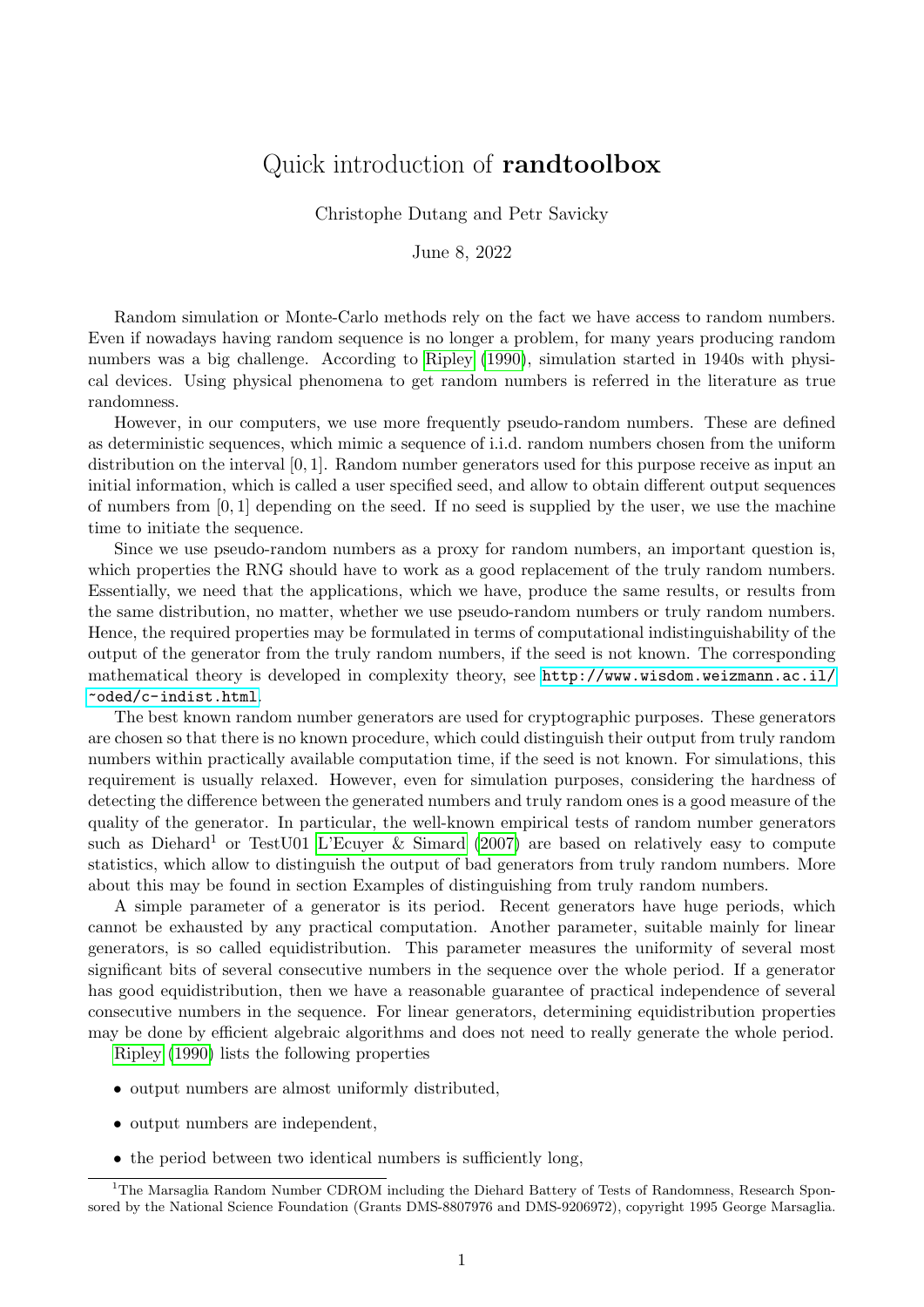• unless a seed is given, output numbers should be unpredictable.

The statistical software R provides several random number generators described in '?RNGkind()'. The default generator is called Mersenne-Twister and achieves high quality, although it fails some tests based on XOR operation. Still, there are reasons to provide better and more recent RNGs as well as classic statistical tests to quantify their properties. The rest of this chapter is two-folded: first we present the use of RNGs through the runif() interface, second we present the same use with dedicated functions (not modifying base R default RNGs). See the overall man page with the command ?randtoolbox.

## 1 The runif interface

In R, the default setting for random generation are (i) uniform numbers are produced by the Mersenne-Twister algorithm and (ii) normal numbers are computing through the numerical inversion of the standard normal distribution function. This can be checked by the following code

> RNGkind()

[1] "Wichmann-Hill" "Inversion" [3] "Rejection"

The function RNGkind() can also be used to set other RNGs, such as Wichmann-Hill, Marsaglia-Multicarry, Super-Duper, Knuth-TAOCP or Knuth-TAOCP-2002 plus a user-supplied RNG. See the help page for details.

Random number generators provided by R extension packages are set using RNGkind("user-supplied"). The package randtoolbox assumes that this function is not called by the user directly. Instead, it is called from the functions set.generator() and put.description() used for setting some of a larger collection of the supported generators.

The function set.generator() eases the process to set a new RNG in R. Here is one short example on how to use set.generator() (see the man page for detailed explanations).

> RNGkind()

 $>$  runif(10)

```
[1] "Wichmann-Hill" "Inversion"
[3] "Rejection"
> library(randtoolbox)
> set.generator("MersenneTwister", initialization="init2002", resolution=53, seed=1)
> str(get.description())
generator 3
List of 4
 $ name : chr "MersenneTwister"
 $ parameters: Named chr [1:2] "init2002" "53"
  ..- attr(*, "names")= chr [1:2] "initialization" "resolution"
 $ state : int [1:625] 624 1 1812433254 -581806939 -1185793151 64984499 -902309212 4465384
 $ authors : chr "M. Matsumoto, T. Nishimura, 1998"
> RNGkind()
[1] "user-supplied" "Inversion"
[3] "Rejection"
```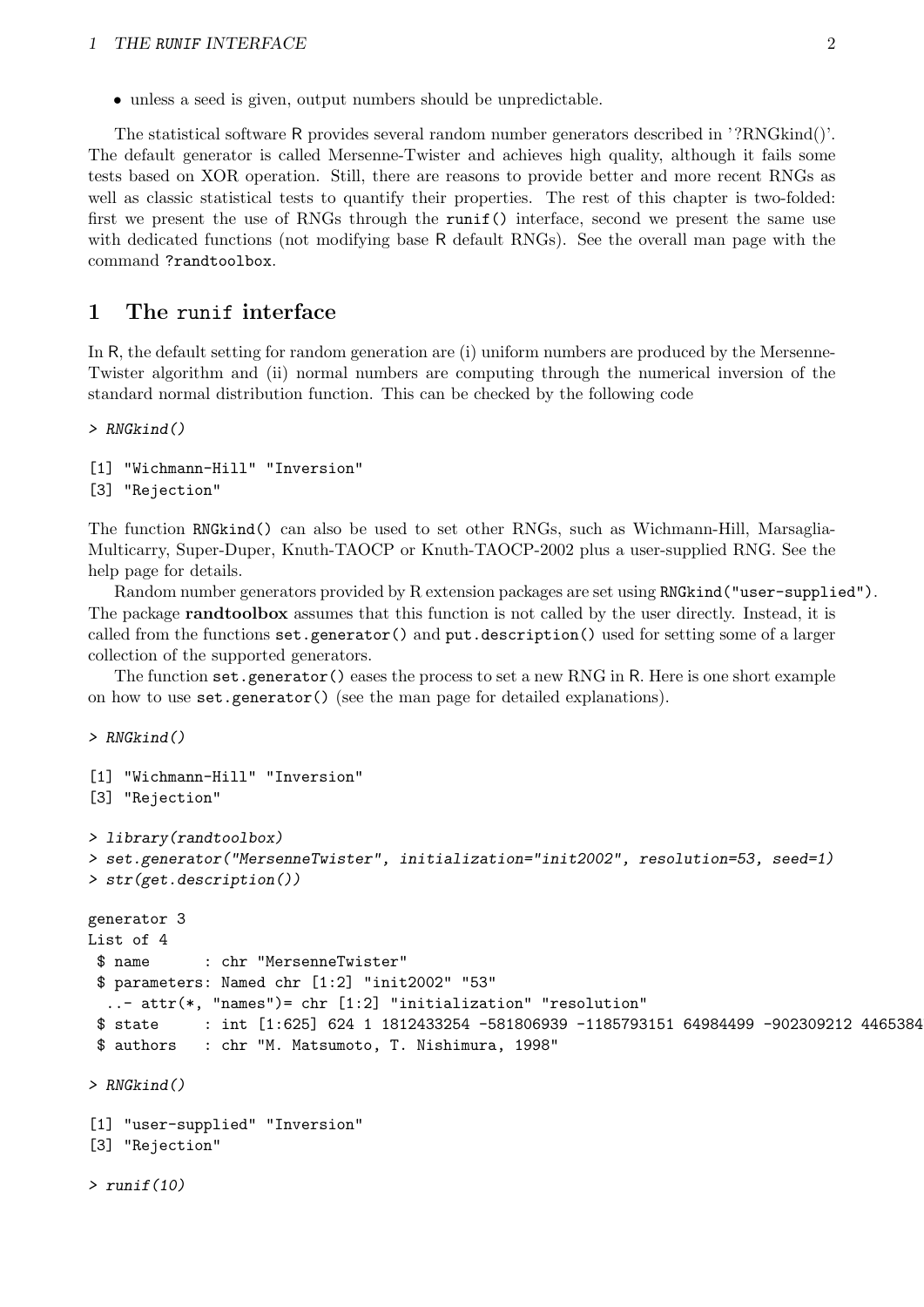[1] 0.00011 0.30233 0.09234 0.02739

[5] 0.87814 0.95789 0.68650 0.83463

```
[9] 0.98886 0.13003
```
Random number generators in randtoolbox are represented at the R level by a list containing mandatory components name, parameters, state and possibly an optional component authors. The function set.generator() internally creates this list from the user supplied information and then runs put.description() on this list in order to really initialize the generator for the functions runif() and set.seed(). If set.generator() is called with the parameter only.dsc=TRUE, then the generator is not initialized and only its description is created. If the generator is initialized, then the function get.description() may be used to get the actual state of the generator, which may be stored and used later in put.description() to continue the sequence of the random numbers from the point, where get.description() was called. This may be used, for example, to alternate between the streams of random numbers generated by different generators.

From the runif() interface, you can use any other linear congruential generator with modulus at most  $2^{64}$  and multiplier, which is either a power of 2 or the product of the modulus and the multiplier is at most 264. The current version of the package also allows to use Well-Equidistributed Long-period Linear generators (WELL).

To get back to the original setting of RNGs in R, we just need to call set.generator with default RNG.

```
> set.generator("default")
> RNGkind()
```

```
[1] "Mersenne-Twister"
```
[2] "Inversion"

```
[3] "Rejection"
```
## 2 Dedicated functions

The other way to use RNGs is to directly use dedicated functions. For instance to get the previous example, we can simply use

```
> setSeed(1)
> congruRand(10, mod = 2^31-1, mult = 16807, incr = 0)
 [1] 7.8e-06 1.3e-01 7.6e-01 4.6e-01
 [5] 5.3e-01 2.2e-01 4.7e-02 6.8e-01
 [9] 6.8e-01 9.3e-01
```
where setSeed function initiates the seed for RNGs implemented in randtoolbox and congruRand calls the congruential generator.

They are many other RNGs provided by RNGs in addition to linear congruential generator, WELL generators, SFMersenne-Twister generators and Knuth-TAOCP double version. See ?pseudo.randtoolbox for details.

This package also implements usual quasi random generators such as Sobol or Halton sequences (see ?quasi.randtoolbox). See the second chapter for an explanation on quasi RNGs.